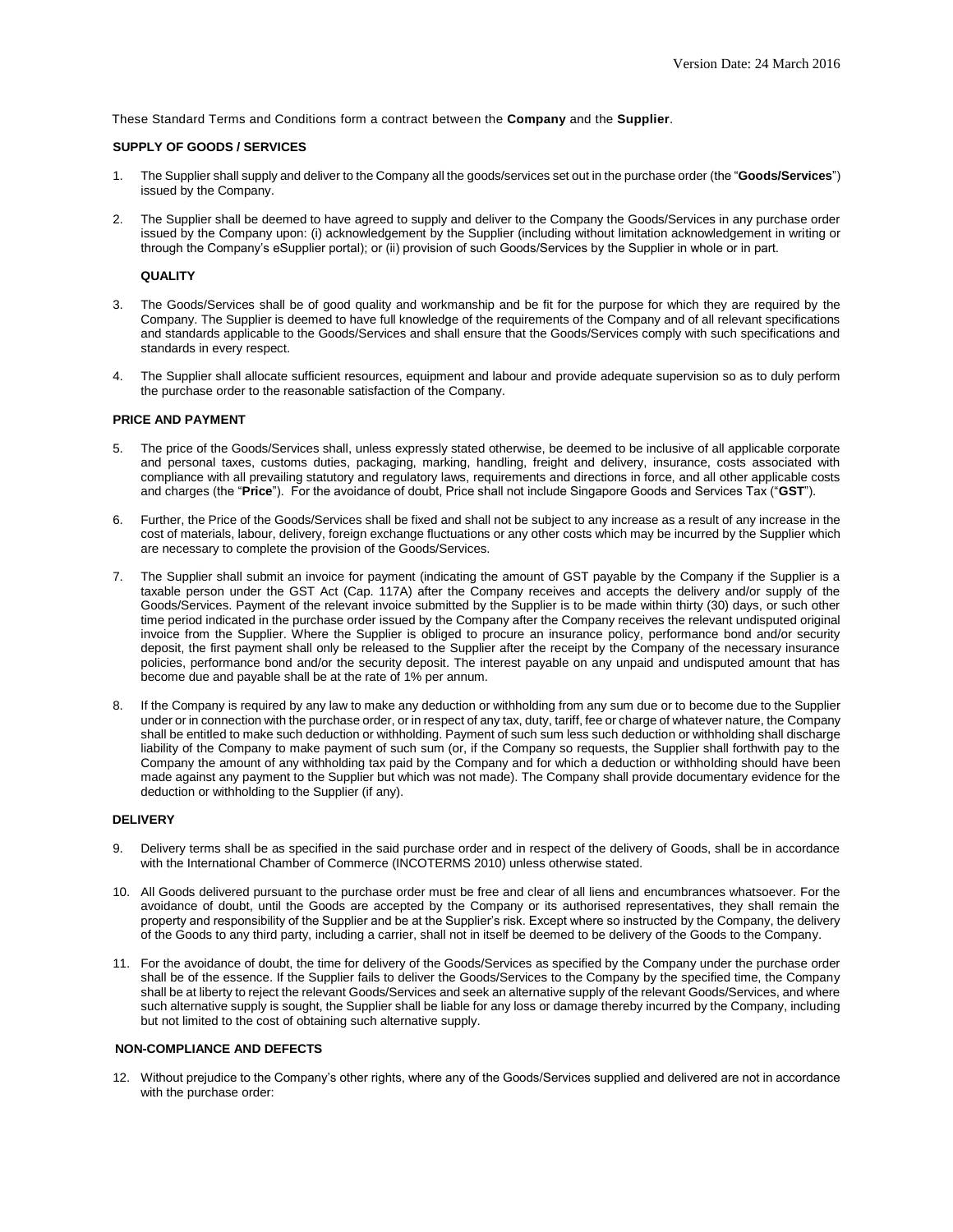- (i) the Company may instruct the Supplier to repair and/or replace the relevant Goods/Services at no additional cost to the Company, and the Supplier shall comply with any such instruction within the time specified by the Company; and/or
- (ii) in respect of the Goods, the Company may reject the relevant Goods, in which event the rejected Goods shall remain at the sole risk of the Supplier. Upon receiving notice of the rejection, the Supplier shall remove the rejected Goods within such time as may be specified by the Company, failing which the rejected Goods shall be removed and/or disposed of by the Company and the Supplier shall be liable for any loss, expense or damage thereby incurred or suffered by the Company.
- 13. Notwithstanding Clause 12, and without prejudice to the Company's other rights, where any of the Goods/Services supplied and delivered are not in accordance with the purchase order, the Company shall be at liberty to seek an alternative supply of the relevant Goods/Services, and where such alternative supply is sought, the Supplier shall be liable for any loss or damage thereby incurred by the Company, including but not limited to the cost of obtaining such alternative supply.

#### **PACKAGING**

14. The Goods shall be packed and marked in a proper manner and in accordance with any relevant specifications and standards and/or in accordance with any instructions of the Company.

### **COMPLIANCE WITH LAWS, BUSINESS PRINCIPLES, AND STANDARDS**

- 15. The Supplier shall, at its own cost and expense, comply with and give all notices required by any law, by-law, regulations, codes and standards (including but not limited to the Casino Control Act (Cap. 33A) and the Casino Control (Casino Contracts) Regulations 2010, where applicable) that may from time to time be applicable to the performance of the purchase order by the Supplier. include the. The Supplier shall notify the Company promptly and in no event longer than 48 hours after becoming aware of the termination or cessation of employment of any of its employees holding a security pass issued by the Company, including without limitation any contractor pass to enter the casino. The Supplier shall also ensure that it and any of its agents, employees, representatives, sub-contractors, sub-vendors and/or servants who enter Resort World at Sentosa Pte Ltd's ("**RWS**") casino without paying an entry levy, for the purpose of providing the Goods and/or performing the Services, shall not take part in any gaming in RWS's casino.
- 16. Without prejudice to the Supplier's obligations under Clause 15, the Supplier shall provide such information as may be required and/or notified by the relevant competent authorities. The Supplier shall also promptly notify the Company of any changes in the Supplier's company name, registered address, business address and/or any such information as may be required and/or notified by the Company to the Supplier from time to time.
- 17. The Supplier shall pay and indemnify the Company and its directors, officers, employees, affiliates, subsidiaries, and/or agents against any fees, fines, penalties, charges and/or sanctions of similar nature which may be imposed by any law, by-law, regulations, codes and standards and/or any competent authorities arising out of or in respect of the supply and delivery of the Goods/ Services.

#### **INDEMNITY**

18. The Supplier shall indemnify the Company and its directors, officers, employees, affiliates, subsidiaries, and/or agents against any liability incurred by the Company to any person, and against all claims, damages, costs and/or expenses made against or incurred by the Company and its directors, officers, employees, affiliates, subsidiaries, and/or agents by reason of any negligence, default or breach by the Supplier or its partners, directors, agents, employees, representatives, sub-contractors, subvendors and /or servants arising out of or in respect of the performance of the purchase order.

#### **ACCESS**

19. The Supplier shall at all reasonable times permit the Company and/or its duly authorised representatives and/or agents and/or servants access to all workshops and other places where the Goods are manufactured, prepared or stored for the purpose of inspecting the same.

## **SUB-CONTRACTING /ASSIGNMENT**

- 20. The Supplier shall not sub-contract the whole or any part of the supply and delivery of the Goods/Services to any other person without the written consent of the Company.
- 21. The Supplier shall not assign any of its rights, interests or benefits under the purchase order or any part thereof (including the right to receive monies) to any person without the prior written consent of the Company and any assignment made in contravention of this Clause shall not bind the Company.

### **VARIATIONS**

22. The Company shall be entitled at any time, to issue orders to vary any part of the Goods/Services to be supplied and delivered (which shall include the right to omit any part of the Goods/Services, and to engage other suppliers to perform such part of the Goods/Services), including but not limited to the quantity and/or specifications of the Goods, or order any change to the Goods/Services that may be required by the Company.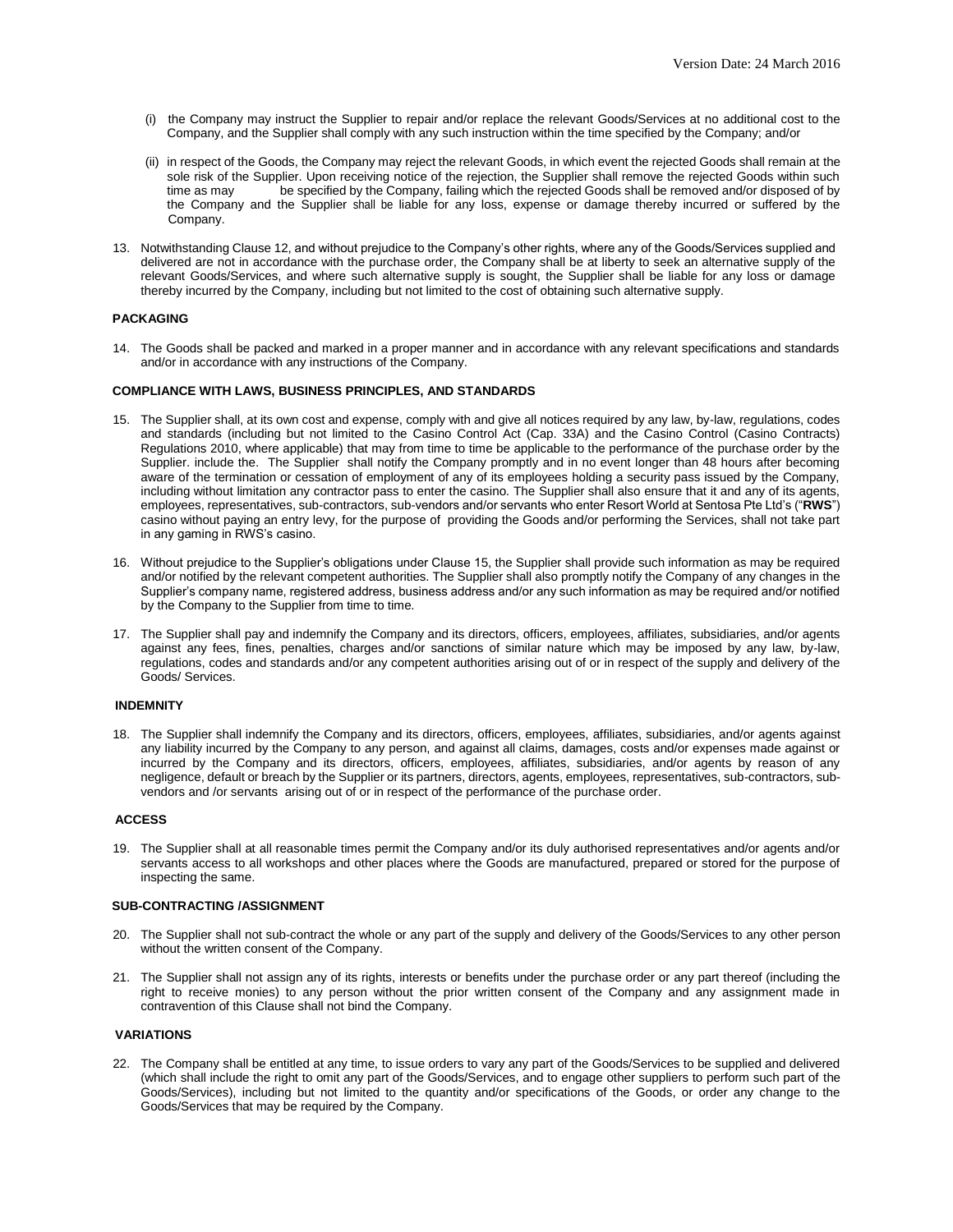- 23. Where an order for variation is issued by the Company, the Supplier shall advise the Company on any time and/or cost implications, together with all necessary supporting evidence and information required by the Company that may result from such order within seven (7) days of the date of the variation order.
- 24. The Company shall pay the Supplier for any such variation, and the amount payable shall be agreed to by the parties, failing which, the applicable unit cost of the Goods/Services as specified in the purchase order, or the prevailing industry rates (whichever lower) shall apply.

#### **INSURANCE**

25. The Supplier shall, at its own cost and expense, take out and maintain such insurance(s) necessary to cover its liabilities under the purchase order, including public and products liability, for an amount of not less than Singapore dollars one million (SGD1,000,000) in respect of any one occurrence, and shall incorporate provisions on cross liability and waiver of subrogation against the Company. The terms of any insurance or the amount of any cover shall not relieve the Supplier of any of its liabilities under the purchase order.

### **TERMINATION**

- 26. The Company may at any time and for any reason terminate the purchase order upon giving a fourteen (14) day prior written notice to the Supplier, and the termination shall take effect from the date stipulated in such written notice.
- 27. Without prejudice to Clause 26 above and/or to any other rights or remedies available to the Company under general law, the Company shall have the right to immediately terminate the purchase order by written notice to the Supplier:-
	- (i) if the Supplier fails to rectify the breaches of the Supplier's obligations under the purchase order within seven (7) days of the Company sending a notice in writing to the Supplier specifying the breach(es) and the Company's intention to terminate the Supplier's appointment under the purchase order unless the breach(es) is/are rectified within the time limit stipulated; and/or
	- (ii) if the Supplier commits an act of bankruptcy or become bankrupt or insolvent or enter into any agreement of composition or deed of arrangement with the Supplier's creditors or if being a company, a winding up order is made or if a receiver or manager of the Supplier's undertaking is appointed or possession taken or execution levied by creditors or debenture holders or under a floating charge or if a judicial manager is appointed or if the Supplier are subject to any analogous proceedings outside of Singapore.
- 28. Upon receiving the Company's written notice of termination, the Supplier shall immediately:
	- (i) stop all work under the purchase order; and
	- (ii) notify its sub-vendors, sub-contractors and/or agents in writing to do the same.
- 29. Upon termination of the purchase order under Clause 26, the Supplier shall be entitled to be reimbursed for the actual costs incurred up to and including the date of termination, which shall be limited to such costs that are properly incurred and consistent with such deliveries that have been ordered by the Company and in accordance with recognized accounting principles. For the avoidance of doubt, save for the actual costs incurred by the Supplier as aforesaid, the Supplier shall not be entitled to claim for any other losses, damages costs or expenses, including loss of profit, that may be incurred by the Supplier as a result of such termination.
- 30. The Company may use any of the Goods supplied and delivered by the Supplier up to the time of termination and shall have a lien over those Goods and may sell any of the same and apply the proceeds of sale in or towards the satisfaction of any sums due or becoming due to it from the Supplier under the purchase order.
- 31. The Supplier acknowledges and agrees that upon the receipt of a written notice served by any competent authorities requiring the purchase order to be suspended or terminated within the time specified in the notice, the purchase order shall be automatically so suspended or terminated immediately without prejudice to any rights that the Company may have against the Supplier before the date of such termination.

## **CONFIDENTIALITY**

- 32. The Supplier undertakes and shall ensure its partners, directors, agents, employees, representatives, sub-contractors, subvendors and/or servants undertake to treat as confidential, all information which comes into its or their possession pursuant to or as a result of or in the performance of the purchase order. The Supplier shall not and shall ensure that its partners, directors, agents, employees, representatives, sub-contractors, sub-vendors and/or servants do not, without the written permission of the Company, disclose any such confidential information mentioned in this Clause 32 herein to any third party.
- 33. Without the prior written approval of the Company, the Supplier will not discuss the purchase order or its relationship to the Company with any branch of the media (including, without limitation, the posting of any information thereof on the internet) or with any third party nor will they furnish any information (including without limitation written materials, photographs, audio tapes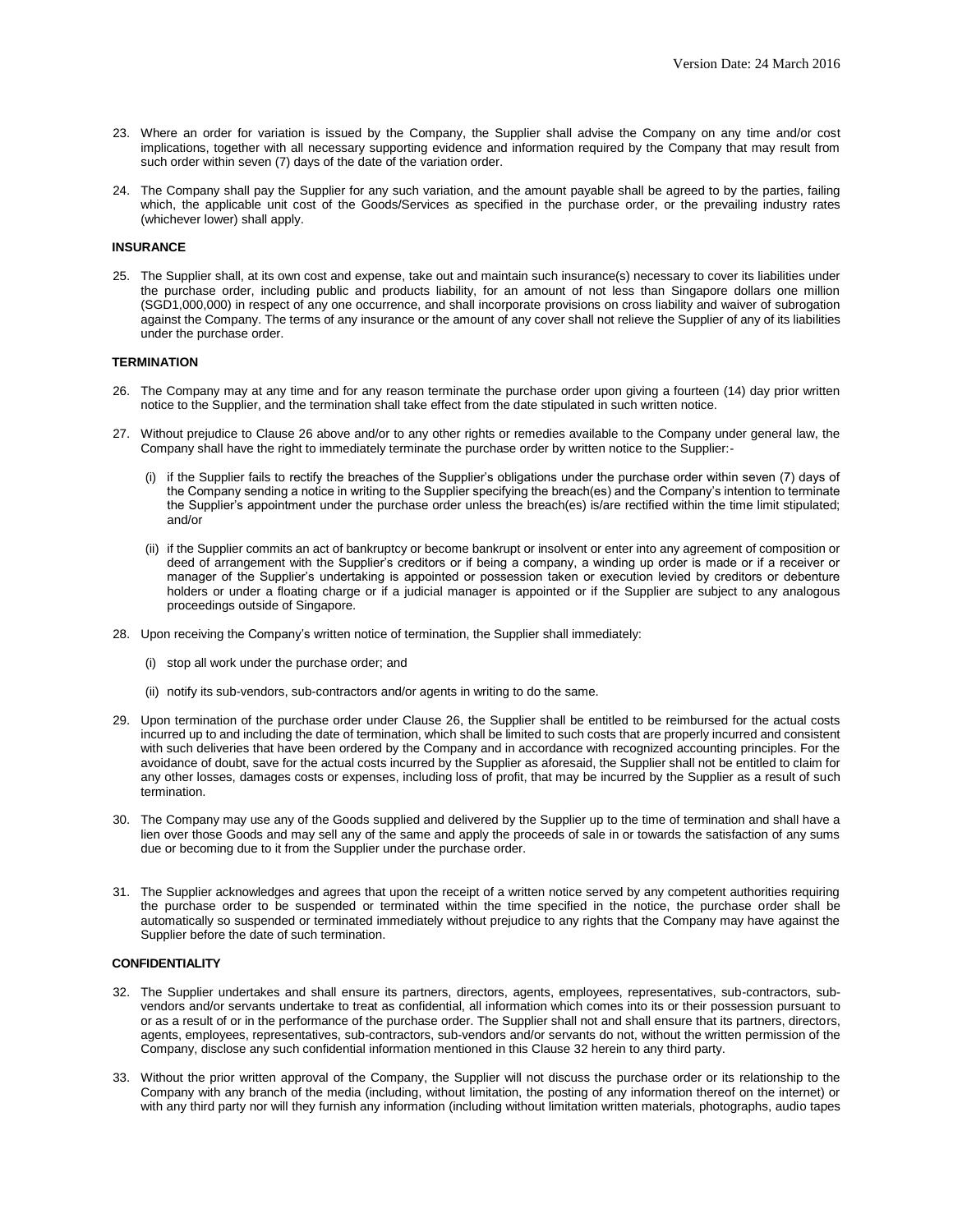or discs, video tapes or discs, computer programs or data, CD-ROMs, drawings or sketches) relating to the Company to any media entity (including, without limitation, the posting of any information thereof on the internet) or third party. The Supplier will not use the Company's name or its association with the Company in any form or advertising or promotions (including, without limitation, the posting of any information thereof on the internet) without the prior written consent of the Company.

34. The operation of Clauses 32 to 34 herein shall survive the termination of the purchase order without limit in point of time but shall cease to apply to information or knowledge which may properly come into the public domain through no fault of the Supplier.

#### **INTELLECTUAL PROPERTY**

- 35. Any and all patents, designs, design rights, trademarks, trade names, copyrights and all other intellectual property rights (whether registered or not) (the "**Intellectual Property**") in all drawings, designs, plans, specifications or other documents (the "**Company Materials**") given by the Company to the Supplier to enable the Supplier to fulfill its obligations under the purchase order shall be used exclusively by the Supplier for the purchase order. For the avoidance of doubt, the Company Materials shall be deemed confidential.
- 36. Insofar as any of the Goods/Services are manufactured/provided using the Company Materials, the Supplier shall not be permitted to disclose or provide any information on these Goods/Services to third parties without the prior written consent of the Company.
- 37. The Supplier hereby warrants that it is the sole and unencumbered owner of the Intellectual Property in the drawings, designs, plans, reports, specifications, samples, prototypes or other documents related to the Goods/Services that it makes available for the purpose of performing its obligations under the purchase order (the "**Supplier's Materials**"), and that none of the same or the use thereof as contemplated under the purchase order infringes the Intellectual Property of any third party. The Supplier shall be deemed to have given to the Company a perpetual, transferable, non-exclusive, royalty-free licence to copy, use and communicate the Supplier's Materials.
- 38. The Supplier undertakes to indemnify and keep the Company and its directors, officers, employees, affiliates, subsidiaries, and/or agents harmless from and against any liabilities, damages, losses, costs, expenses, proceedings, suits and/or other consequences arising from any allegation or claim that a third party's Intellectual Property or other right has been infringed by the Supplier's Materials and/or any part or use thereof pursuant to the purchase order.
- 39. The Company shall own the Intellectual Property in all drawings, designs, plans, specifications or other documents created by the Supplier, its partners, directors, agents, employees, representatives, sub-contractors, sub-vendors and/or servants pursuant to the purchase order (the "**New Intellectual Property**"). The Supplier shall, and shall procure that its partners, directors, agents, employees, representatives, sub-contractors, sub-vendors and/or servants execute all formal documents necessary or desirable in order to assign to the Company all New Intellectual Property at no cost to the Company.
- 40. Any notice, request, demand or other communication to be given or served by a party under the terms of this purchase order must be in writing and shall be delivered by personal delivery, recorded delivery, registered post or by facsimile transmission to any of the addresses specified in the purchase order and/or parties' registered addresses and/or such other address or facsimile number as either party may direct, from time to time, by written notice given to the other) and shall be deemed to be duly served and received:
	- (i) if it is delivered by hand, at the time of delivery;
	- (ii) if it is sent by registered post, two (2) days after posting thereof, whose address of the other party is within Singapore; or
	- (iii) if it is sent by facsimile transmission, immediately after transmission thereof; and

if delivered outside office hours, it shall be deemed to be served and received on the next business day.

#### **PERSONAL DATA PROTECTION**

- 41. In furtherance of its performance and obligations under the purchase order, the Supplier may disclose information that constitutes personal data as defined by the Personal Data Protection Act (Cap. 26) ("**PDPA**") to the Company. The Supplier undertakes and warrants that it will obtain all necessary consents for the Company to collect, use and disclose such personal data for the purposes contemplated in the purchase order.
- 42. When dealing with personal data received from the Company, the Supplier shall only use and/or disclose personal data (i) in accordance with the purposes for which the Company disclosed the personal data; (ii) in accordance with the instructions of the Company; and (iii) in such manner that ensures the Company's compliance with the PDPA. The Supplier shall also comply with the PDPA, its regulations and guidelines and any reasonable request of the Company with respect to the protection of personal data received from the Company. In the event of any known unauthorized, unlawful, and/or unintended use, access, disclosure, alteration, loss, or destruction of personal data received from the Company, the Supplier shall immediately notify the Company and cooperate with the Company's requests to investigate and remediate such incidents and provide appropriate response and redress.

# **LAW AND DISPUTE RESOLUTION**

43. The law governing the purchase order and any action commenced hereunder shall be the law of Singapore, without regard to principles of conflicts of laws.